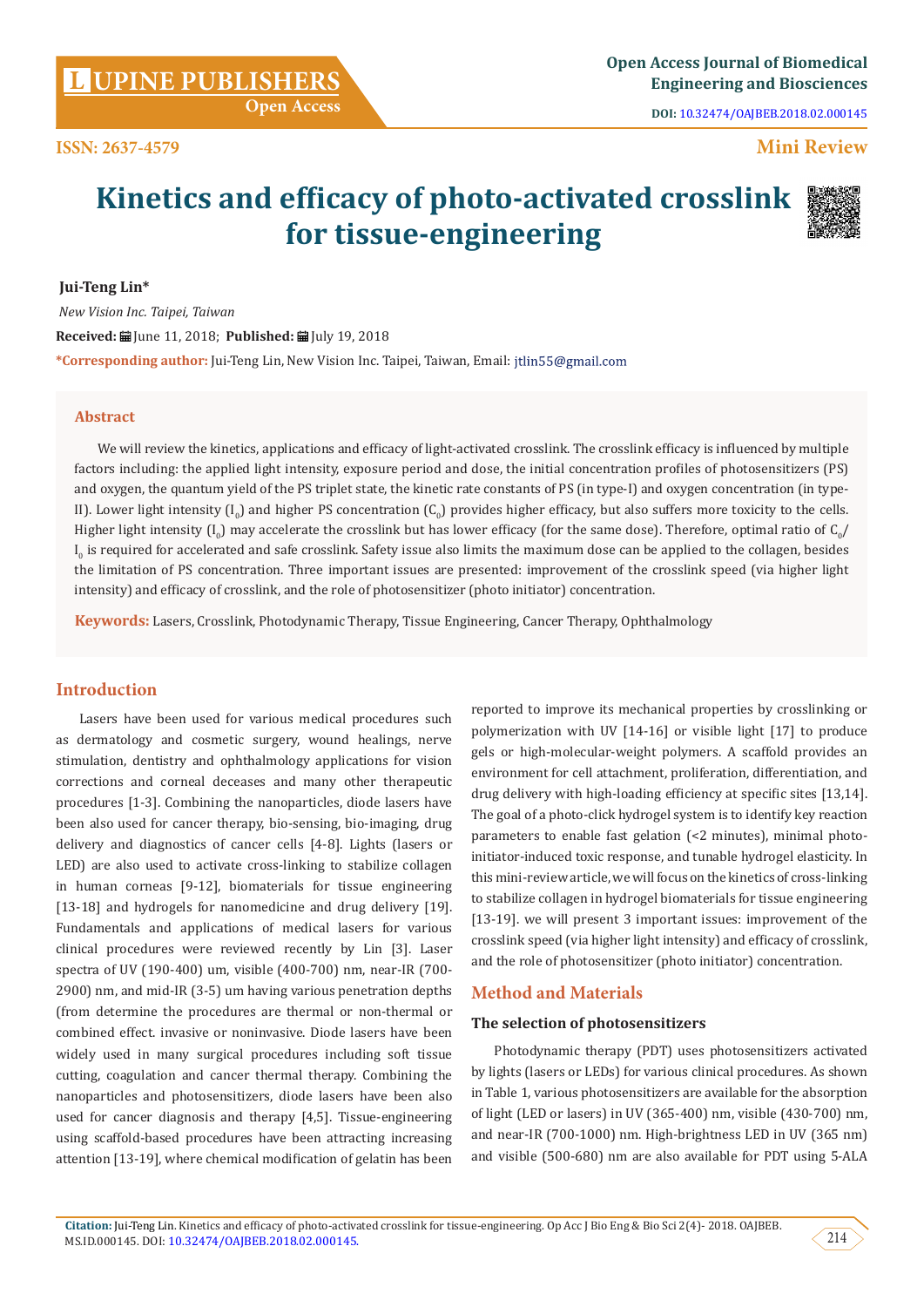as the photosensitizer. In addition, riboflavin and Rose Bengal are used for the treatment of corneal diseases.

## **Photochemical Kinetics**

**Table 1:** Summary of photosensitizers and their absorption peaks.

| PDT drug                        | absorption peak (nm) |  |  |
|---------------------------------|----------------------|--|--|
| Riboflavin (B2)                 | 365, 430, 530        |  |  |
| Rose Bengal                     | 532                  |  |  |
| Photofrin (porfimer sodium)     | 630                  |  |  |
| $5 - AI.A$                      | 635                  |  |  |
| Meta-THPC                       | 635                  |  |  |
| Methylene                       | 660                  |  |  |
| pyropheophorbides (HPPH)        | 660                  |  |  |
| verteporfin                     | 680-690              |  |  |
| Phthalocyanines, na-PTC         | 670-780              |  |  |
| Indocyanin green (ICG)          | 780-850              |  |  |
| Si (IV)-naphthalocyanines       | 770-790              |  |  |
| Bacteriochlorophy Il derivative | 750-780              |  |  |



[T<sub>3</sub>] are the ground state, singlet excited state, and triplet excited state of PS molecules (see text for more details) [10].

As shown in Figure 1, the photochemical kinetics has three pathways [10,11]. Defining  $[S_0]$ ,  $[S_1]$  and  $[T_3]$  are the ground state, singlet excited state, and triplet excited state of PS molecules which is excited by the UV light. In type-I pathway,  $\Gamma_{3}$  can interact directly with the collagen substrate (A); or with the ground state oxygen  $(0<sub>2</sub>)$  to generate a superoxide anion (O<sup>-</sup>); in type-II pathway, T<sub>3</sub> interacts with the ground oxygen  $(0<sub>2</sub>)$  to form a reactive singlet oxygen (O\*) [16]. The PS excited triplet can undergo two kinds of reactions. In type I reaction, it can react directly with a substrate (cell membrane or a molecule) and transfer a proton or an electron to form a radical anion or radical action, respectively. These radicals may further react with oxygen to produce reactive oxygen species (ROS). Alternatively, in a type II reaction, the triplet RF can transfer

its energy directly to molecular oxygen (triplet in the ground state), to form excited- state singlet oxygen. As show by Figure 1, both type-I and type-II reactions can occur simultaneously, and the ratio between these processes depends on the types and the concentrations of PS, substrate and oxygen, the kinetic rates involved in the process.

## **Applications of crosslinking**

As shown in Table 2, photodynamic therapy (PDT) offers many applications in dermatology, ophthalmology and cancer treatments in various parts of human body. Photo-polymerization activated collagen crosslinking offers corneal diseases treatment and tissue engineering, such as repair of osteochondral injuries.

|  |  |  |  | Table 2: Applications of PDT and photo-polymerization. |
|--|--|--|--|--------------------------------------------------------|
|--|--|--|--|--------------------------------------------------------|

| <b>Dermatology &amp; Cancers</b>            |  |  |
|---------------------------------------------|--|--|
| Early stage (micro-invasive) lung cancer    |  |  |
| Lung tumors (endobronchial, mesothelioma)   |  |  |
| Skin and breast cancer                      |  |  |
| Brain, colorectal tumors                    |  |  |
| Cardiovascular                              |  |  |
| Chronic skin diseases (psoriasis, vitiligo) |  |  |
| Wound healing, oral cavity (anti-           |  |  |
| bacterial)                                  |  |  |
| Ophthalmology                               |  |  |
| Age-related macular degeneration (AMD)      |  |  |
| Pathologic myopia induced CNV               |  |  |
| Coagulation of retina                       |  |  |
| Corneal collagen crosslinking               |  |  |
| Tissue Engineering                          |  |  |
| Hydrogel crosslinking                       |  |  |
| Soft bone regeneration                      |  |  |

#### **Tissue Engineering**

Tissue engineering requires the development of a material that can support cells by providing a surface for adherence, a template for new tissue growth and a mechanical environment that can withstand the forces at a given site in the body. Chemically crosslinked collagen may be also incorporated with varied natural or synthetic polymers to create a hybrid hydrogel. Collagen hydrogels to be used for cell encapsulation or for injectable device require the following features:

**a.** a non-toxic catalyst or photo initiator;

**b.** cell-friendly light source and fast gelation times within the clinically acceptable time-scale;

**c.** high yields and insensitive to ambient oxygen or water;

**d.** a lower concentration of photo initiator or catalyst to assure good cell viability;

215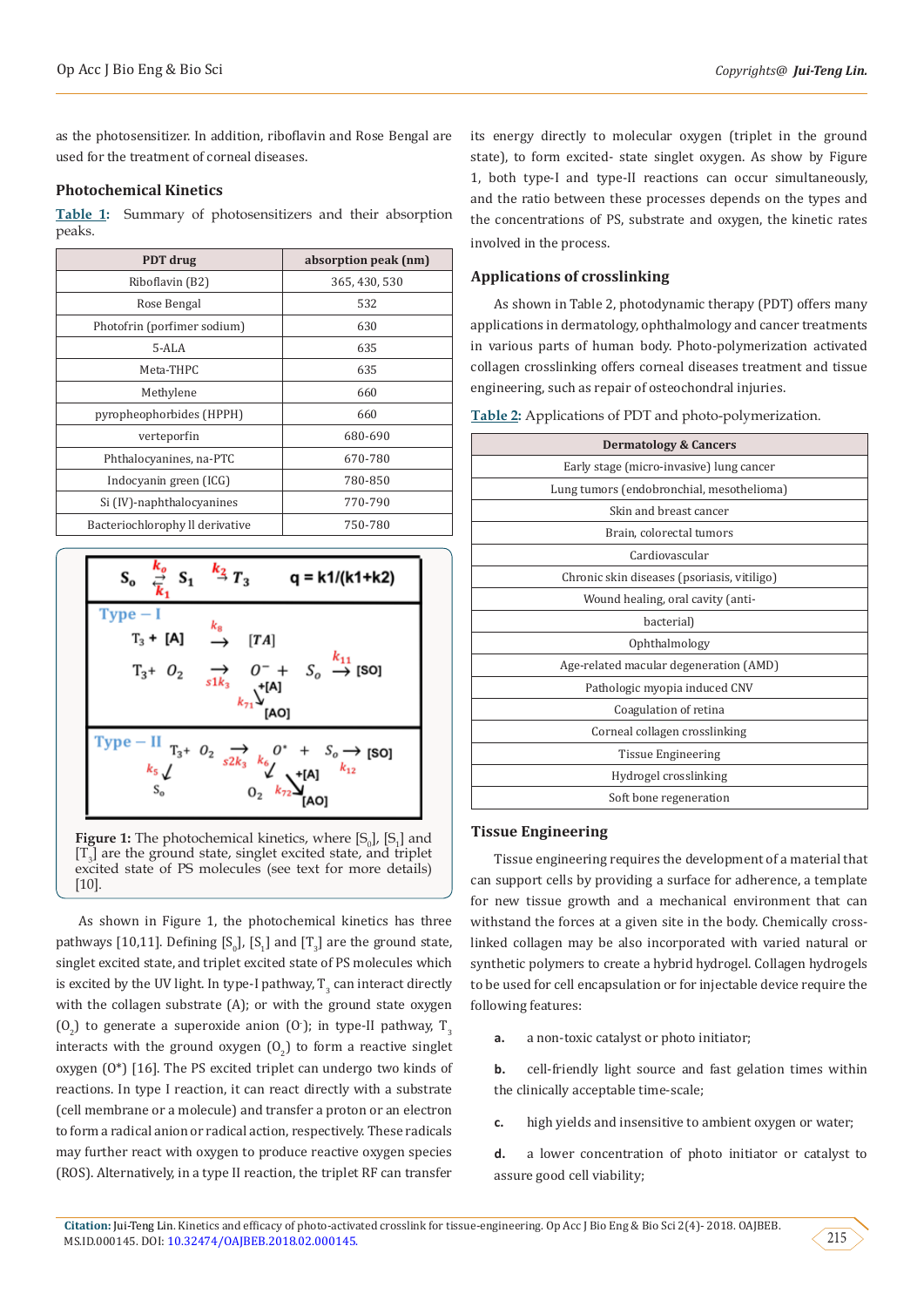**e.** Cyto compatible hydrogel formation;

- **f.** the precursor materials should be water- soluble for dissolution in PBS or basal media; and
- **g.** Facile, accurate means to provide tunable mechanical and physical properties to represent ECM of muscle tissue.

 The design of regenerative devices using three-dimensional (3D) scaffolds may provide the appropriate environment, mechanical support and an initial cell anchorage site for the regeneration of tissues and organs [13]. Hydrogels provide a 3D hydrated framework with tissue-like elasticity for culturing cells. They also possess the ability to encapsulate cells and molecules prior to gelation, thus affording a minimally invasive avenue to deliver cells and bioactive factors [13]. Recently, [14,15] developed a thiol-Ene reaction incorporated with collagen to form novel photo-click collagen-PEG hybrid hydrogels. The goal of a photo-click hydrogel system is to identify key reaction parameters to enable fast gelation (in seconds), minimal photo-initiator-induced toxic response, and tunable hydrogel elasticity. In the following, we will present 3 important issues: improvement of the speed and efficacy of crosslink; and the role of photosensitizer (PS) concentration, where lower PS concentration secures the cell viability, but has lower efficacy. Therefore, an optimal concentration and protocol are required.

#### **Crosslink efficacy and safety**

The crosslink efficacy is influenced by multiple factors including: the applied light intensity, exposure period and dose, the initial concentration profiles of photosensitizers (PS) and oxygen, the quantum yield of the RF triplet state, the kinetic rate constants of PS (in type-I) and oxygen (in type-II). Besides, the control of PS concentration during the light exposure are also important. Higher PS concentration provides higher efficacy, but also suffers more toxicity to the cells. Therefore, optimal ratio of  $\mathsf{C}_0/\mathsf{I}_0$  is required for accelerated and safe crosslink. Safety issue also limits the maximum dose can be applied to the collagen, besides the limitation of PS concentration. For a type-I dominated process, the corssolink efficacy is given by Eff=1 –  $exp(-S)$  and the photoinitiation rate S-function is given by [9,10].

$$
S = S_0 E 1 \sqrt{(C \circ F(z) / I \circ \text{) exp}(Az)} \tag{1.3}
$$

$$
E1 = [1 - \exp(-0.5Bt)] \tag{1.b}
$$

Where A is the effcetive absorption constant given by A=2.3mb  $C_{0}$ +Q; with a fit parameter m; B=aqgl (z, t); a=83.6wa ; w is the light wavelength; a' and b' are the molar extinction coefficient of the initiator and the photolysis product, respectively; Q is the absorption coefficient of the monomer and the polymer repeat unit. And q is the quantum yield of PS excited triplet and g is a rate constant.  $F(z)=1-0.5z/D$  is the initial PS concentration profile having a diffusion depth (D); for uniform case, D>>1 cm, and F=1. Choosing typical values of: a'=0.2(1/mM/cm), b'=0.1(1/mM/cm), Q=0.1 (1/ cm), q=0.5, aqg=0.012 cm<sup>2</sup>/mW; the mean A(z)=0.35C<sub>0</sub>F(z)+0.23, B=(0.006I<sub>0</sub>) exp(-Az), with C<sub>0</sub> in mM, I<sub>0</sub> in mW/cm<sup>2</sup>. Eq. (1) gives a normalized S'-function defined by  $S' = S_1/S_o$ , where  $S_o = [4K/(aqg)]^{0.5}$ is a proportional constant. Based on Eq. (1), we will investigate the roles of  $C_{0}$ ,  $I_{0}$  and D on the spatial (z) and temporal (t) profiles of S1, for both uniform and non-uniform cases.



**Figure 2:** The normalized photo initiator concentration profiles for uniform (left figure) and non-uniform (right figure, with  $D=1.0$  cm) PS distribution, for  $t=0$  (curves 1) and t=(50, 100, 150, 200, 300, 350, 400) seconds (curves 2 to 7) with quantum yield q=1.0,  $a' = 0.2$ (mM cm)<sup>-1</sup>, b'=0.15 (mM cm)<sup>-1</sup>, and Q=0.1 (1/cm) and  $I_0$ = 10 mW/cm<sup>2</sup>.



**Figure 3:** Time profiles of S versus exposure time (t) (left figure) and versus light dose, E, (right figure) for various light intensity  $I_{\rho} = (10,15,20,30)$  mW/cm<sup>2</sup>, for D= 1.0 cm,  $C_0$ =3 mM, at z=0.5 cm.



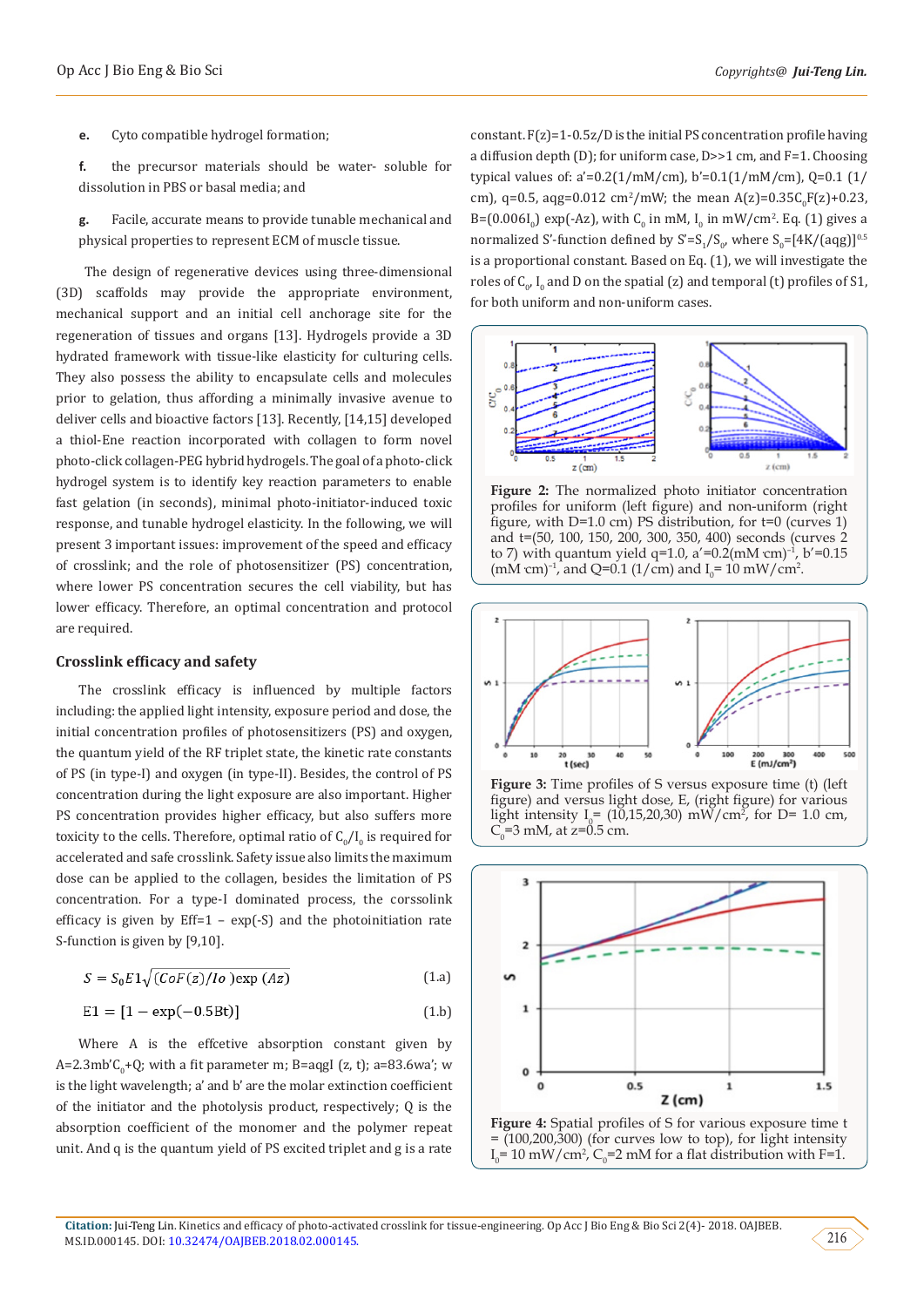

A crosslink time (Tc) may be defined by Eq. (1.b) when E1=0.87, or  $0.5B$ Tc=2, which gives us Tc=4/B=  $[4/(\text{aggl}_0)]$  exp  $(Az) = T_0$  exp (Az), with the surface crosslink time given by  $T_0=4/(aqgl_0)=300/$  $I_{0'}$  for aqg=0.01333. We note that this crosslink time equals to the depletion time (T\*), defined by when C  $(z, t=1^*) = C_0(z) \exp(-M)$ , with  $M = 4$ , or C (z, t) is depleted to 0.018 of its initial. The crosslink time define din this study may be compared to the crossover time shown by Figure 2 of [19], indicating that Tc is a decreasing function of light intensity and the absorption constant. One may also compare the gelation kinetic profile shown by Figure 3 of [15] to the profile of the S function shown in Figure 3 of this study. Figure 2 shows the dynamical spatial profiles of the normalized photo initiator concentration for uniform (left figure) and non-uniform initial PS profile, defined by F(z) of Eq. (1.a). Figure 3 show the temporal profiles of the S-function for various light intensity, whereas its spatial profiles are shown in Figure 4. The role of PS concentration is shown by Figure 5, on the collagen surface (z=0), and at a depth of z-0.5 cm. From the above Figures 2-5, we can summarize the important features of photo-activated crosslink as follows.

a) Figure 2 shows that crosslink starts from the surface having a crosslink time  $(T_{0})$ , and

b) volume crosslink, Tc(z), takes longer time;

c) Figure 3 (left figure) demonstrates that higher light intensity has a faster rising efficacy, but a lower steady-state value due to its faster depletion of PS concentration. As also shown by formula, Eq. (1), that the efficacy at transient state (for small dose) is proportional to  $t \int_0^{0.5}$ . However, at steady-state (with E1=1), it is a nonlinear function of  $[C_0/I_0]$ <sup>0.5</sup> or  $[t/E_0]$ <sup>0.5</sup>.

d) Figure 3 (right figure) demonstrates that for the same dose  $(E_{0})$ , all light intensity has the same crosslink time, as shown by Eq. (1.b), E1=1-exp(-Bt), with Bt=bgt=aqg  $(E_0)$  which depends only on  $E_0$ , independent to  $I_0$ .

e) As shown by Fig. 5, higher PS concentration leads to higher S, or efficacy; and optimal PS concentration (for maximum S) exits for z>0, but not for z=0. Lower PS concentration secures the cell

viability but has lower efficacy. Therefore, an optimal concentration and protocol are required.

### **Conclusion**

Lower light intensity  $(I_0)$  and higher PS concentration  $(C_0)$ provides higher efficacy, but also suffers more toxicity to the cells. Higher light intensity  $(I_0)$  may accelerate the crosslink but has lower efficacy (for the same dose). Therefore, optimal ratio of  $\mathsf{C}_0$ /  $I_0$  is required for accelerated and safe crosslink. Safety issue also limits the maximum dose can be applied to the collagen, besides the limitation of PS concentration.

#### **References**

- 1. [JT Lin \(1995\) Critical review on refractive surgical lasers. Opt. Engineer](https://www.spiedigitallibrary.org/journals/Optical-Engineering/volume-34/issue-3/0000/Critical-review-on-refractive-surgical-lasers/10.1117/12.199376.short?SSO=1) [34\(3\): 668-675.](https://www.spiedigitallibrary.org/journals/Optical-Engineering/volume-34/issue-3/0000/Critical-review-on-refractive-surgical-lasers/10.1117/12.199376.short?SSO=1)
- 2. [Lin JT \(2017\) Progress of the 30-year laser vision technology. J](http://www.opastonline.com/wp-content/uploads/2017/01/progress-of-the-30-year-laser-vision-technology-jocr-17-002.pdf) [Ophthalmol Clinical Res 1\(1\): 1-4.](http://www.opastonline.com/wp-content/uploads/2017/01/progress-of-the-30-year-laser-vision-technology-jocr-17-002.pdf)
- 3. [Lin JT \(2016\) Progress of medical lasers: Fundamentals and Applications.](http://www.oatext.com/Progress-of-medical-lasers-Fundamentals-and-Applications.php) [Medical Device Diagn Eng 1: 36-41.](http://www.oatext.com/Progress-of-medical-lasers-Fundamentals-and-Applications.php)
- 4. Lin JT, Chen KT, Liu HW (2017) Progress of nanotechnology for phototherapy: Fundamentals and Applications. Med Devices Diagn Eng 2: 101-107.
- 5. [JT Lin, YL Hong, CL Chang \(2010\) Selective cancer therapy via IR-laser](https://www.spiedigitallibrary.org/conference-proceedings-of-spie/7562/1/Selective-cancer-therapy-via-IR-laser-excited-gold-nanorods/10.1117/12.841348.short)[excited gold nanorods. Proc SPIE 7562: 75620R.](https://www.spiedigitallibrary.org/conference-proceedings-of-spie/7562/1/Selective-cancer-therapy-via-IR-laser-excited-gold-nanorods/10.1117/12.841348.short)
- 6. [Lin JT, Chen KT, HW Liu \(2018\) Novel techniques for improving anti](http://www.lupinepublishers.com/oajbeb/pdf/OAJBEB.MS.ID.000126.pdf)[cancer efficacy via synergistic phototherapy. Op Acc J Bio Eng & Biosc](http://www.lupinepublishers.com/oajbeb/pdf/OAJBEB.MS.ID.000126.pdf) [2\(1\).](http://www.lupinepublishers.com/oajbeb/pdf/OAJBEB.MS.ID.000126.pdf)
- 7. [Lin JT \(2017\) Analysis of the efficiency of photothermal and](http://www.lifescienceglobal.com/pms/index.php/jcru/article/view/4392) [photodynamic cancer therapy via nanogolds and photosensitizers. J](http://www.lifescienceglobal.com/pms/index.php/jcru/article/view/4392) [Cancer Research Update 6\(1\): 12-18.](http://www.lifescienceglobal.com/pms/index.php/jcru/article/view/4392)
- 8. Lin JT, Chen KT, HW Liu (2018) The role of drug-light dose on the efficacy of anti-cancer via oxygen-enhanced photodynamic therapy. J Cancer Research update 7: 21-23.
- 9. [Lin JT, Cheng DC \(2017\) Modeling the efficacy profiles of UV-light](https://www.ncbi.nlm.nih.gov/pubmed/28384251) [activated corneal collagen crosslinking. PloS One 12\(4\): e0175002.](https://www.ncbi.nlm.nih.gov/pubmed/28384251)
- 10. [Lin JT \(2018\) Efficacy S-formula and kinetics of oxygen-mediated](http://www.sciencedomain.org/abstract/22735) [\(type-II\) and non-oxygen-mediated \(type-I\) corneal cross-linking.](http://www.sciencedomain.org/abstract/22735) [Ophthalmology Research 8\(1\): 1-11.](http://www.sciencedomain.org/abstract/22735)
- 11. [Lin JT \(2018\) A Critical Review on the Kinetics, Efficacy, Safety, Nonlinear](https://scientonline.org/open-access/a-critical-review-on-the-kinetics-efficacy-safety-nonlinear-law-and-optimal-protocols-of-corneal-crosslinking.pdf) [Law and Optimal Protocols of Corneal Cross-linking. J Ophthalmology &](https://scientonline.org/open-access/a-critical-review-on-the-kinetics-efficacy-safety-nonlinear-law-and-optimal-protocols-of-corneal-crosslinking.pdf) [Visual Neuro science 3\(1\): 17.](https://scientonline.org/open-access/a-critical-review-on-the-kinetics-efficacy-safety-nonlinear-law-and-optimal-protocols-of-corneal-crosslinking.pdf)
- 12. [Lin JT \(2018\) A proposed concentration-controlled new protocol for](https://www.ncbi.nlm.nih.gov/pubmed/29365149) [optimal corneal crosslinking efficacy in the anterior stroma. Invest](https://www.ncbi.nlm.nih.gov/pubmed/29365149) [Ophthalmol Vis Sci 59\(1\): 431-432.](https://www.ncbi.nlm.nih.gov/pubmed/29365149)
- 13. [Chen FM, Shi S \(2014\) Principles of Tissue Engineering, \(4th edn.\),](https://www.elsevier.com/books/principles-of-tissue-engineering/lanza/978-0-12-398358-9) [Elsevier: New York, USA.](https://www.elsevier.com/books/principles-of-tissue-engineering/lanza/978-0-12-398358-9)
- 14. [Holmes R, Yang XB, Dunne A, Larisa Florea, David Wood, et al. \(2017\)](https://arxiv.org/abs/1706.03043) [Thiol-Ene Photo-Click Collagen-PEG Hydrogels: Impact of Water-Soluble](https://arxiv.org/abs/1706.03043) [Photoinitiators on Cell Viability, Gelation Kinetics and Rheological](https://arxiv.org/abs/1706.03043) [Properties. Polymers 9: 226.](https://arxiv.org/abs/1706.03043)
- 15. [Shih H, Liu, HY, Lin CC \(2017\) Improving gelation efficiency and](https://www.ncbi.nlm.nih.gov/pubmed/28174779) [cytocompatibility of visible light polymerized thiol-norbornene](https://www.ncbi.nlm.nih.gov/pubmed/28174779) [hydrogels via addition of soluble tyrosine. Biomater Sci 5\(3\): 589-599.](https://www.ncbi.nlm.nih.gov/pubmed/28174779)
- 16. [Pereira R, Bartolo P \(2014\) Photopolymerizable hydrogels in regerative](https://www.researchgate.net/publication/297363705_Photopolymerizable_hydrogels_in_regenerative_medicine_and_drug_delivery) [medicine and drug delivery. Top Biomater 6-28.](https://www.researchgate.net/publication/297363705_Photopolymerizable_hydrogels_in_regenerative_medicine_and_drug_delivery)

217